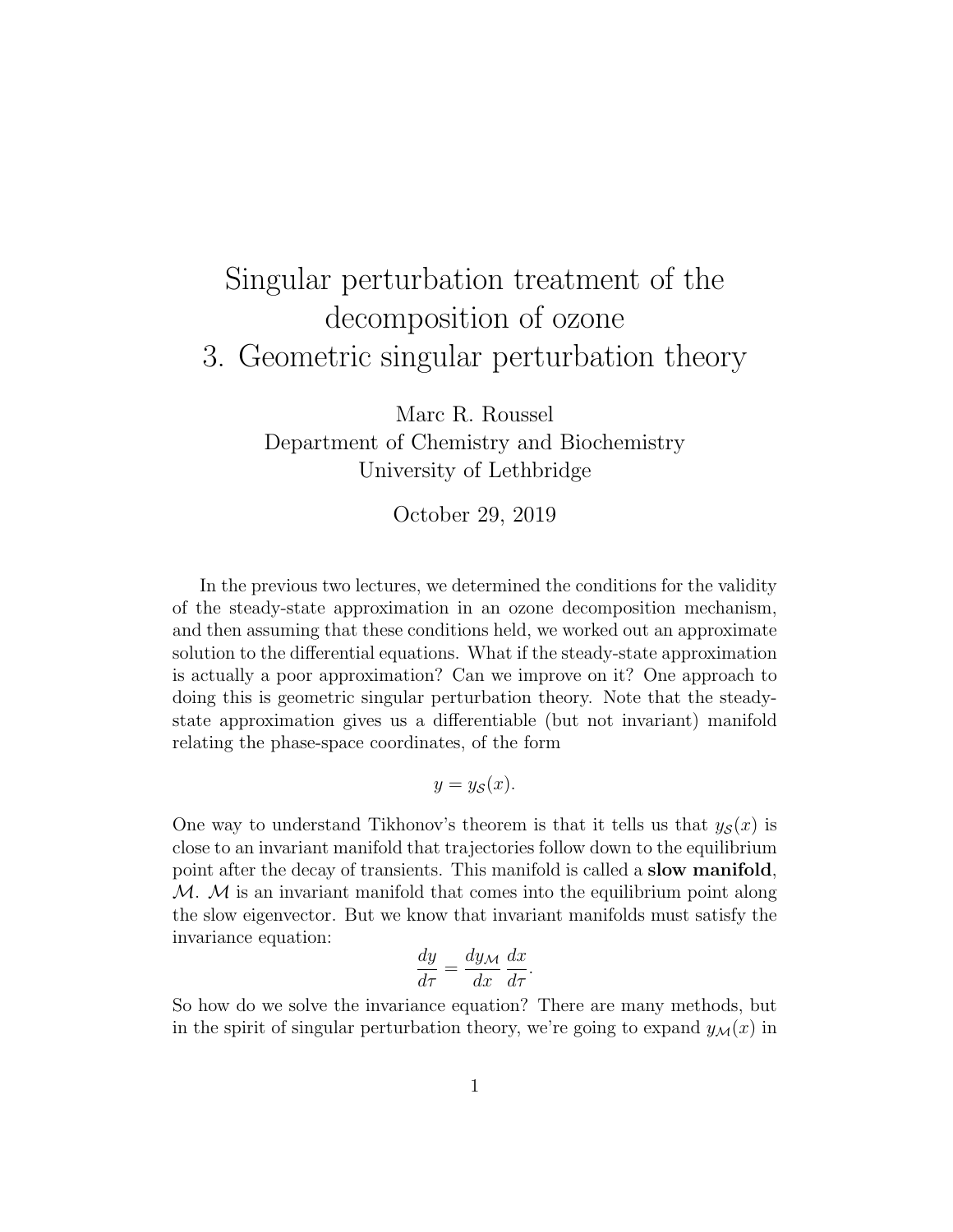a series in the parameter  $\epsilon$ . This approach is known as **geometric singular** perturbation theory.

Our rate equations are

$$
\frac{dx}{d\tau} = -x + \alpha y - (1 - \alpha)xy,
$$
  

$$
\epsilon \frac{dy}{d\tau} = x - \alpha y - (1 - \alpha)xy.
$$

We want to write  $y_{\mathcal{M}}$  in the form

$$
y_{\mathcal{M}}(x) = \phi_0(x) + \epsilon \phi_1(x) + \epsilon^2 \phi_2(x) + O(\epsilon^3),
$$

where the functions  $\phi_i(x)$  are unknown functions. We substitute our ansatz for  $y_{\mathcal{M}}$  into the invariance equation:

$$
\frac{1}{\epsilon} \left\{ x - \left[ \phi_0(x) + \epsilon \phi_1(x) + \epsilon^2 \phi_2(x) + O(\epsilon^3) \right] \left[ \alpha + (1 - \alpha)x \right] \right\}
$$
\n
$$
= \left[ \frac{d\phi_0}{dx} + \epsilon \frac{d\phi_1}{dx} + \epsilon^2 \frac{d\phi_2}{dx} + O(\epsilon^3) \right]
$$
\n
$$
\times \left\{ -x + \left[ \phi_0(x) + \epsilon \phi_1(x) + \epsilon^2 \phi_2(x) + O(\epsilon^3) \right] \left[ \alpha - (1 - \alpha)x \right] \right\}
$$

$$
\therefore x - \left[\phi_0(x) + \epsilon \phi_1(x) + \epsilon^2 \phi_2(x) + O(\epsilon^3)\right] [\alpha + (1 - \alpha)x]
$$
  
=  $\epsilon \left[\frac{d\phi_0}{dx} + \epsilon \frac{d\phi_1}{dx} + \epsilon^2 \frac{d\phi_2}{dx} + O(\epsilon^3)\right]$   
 $\times \left\{-x + \left[\phi_0(x) + \epsilon \phi_1(x) + \epsilon^2 \phi_2(x) + O(\epsilon^3)\right] [\alpha - (1 - \alpha)x]\right\}$ 

All we have to do now is to collect terms in different powers of  $\epsilon$  across both sides of the equation, and solve for each of the  $\phi_i(x)$ .

 $\epsilon^0$ :

$$
x - \phi_0(x) [\alpha + (1 - \alpha)x] = 0.
$$
  

$$
\therefore \phi_0(x) = \frac{x}{\alpha + (1 - \alpha)x}.
$$

You may recognize this as the steady-state approximation. The zeroorder term in geometric singular perturbation theory will typically be the steady-state approximation.